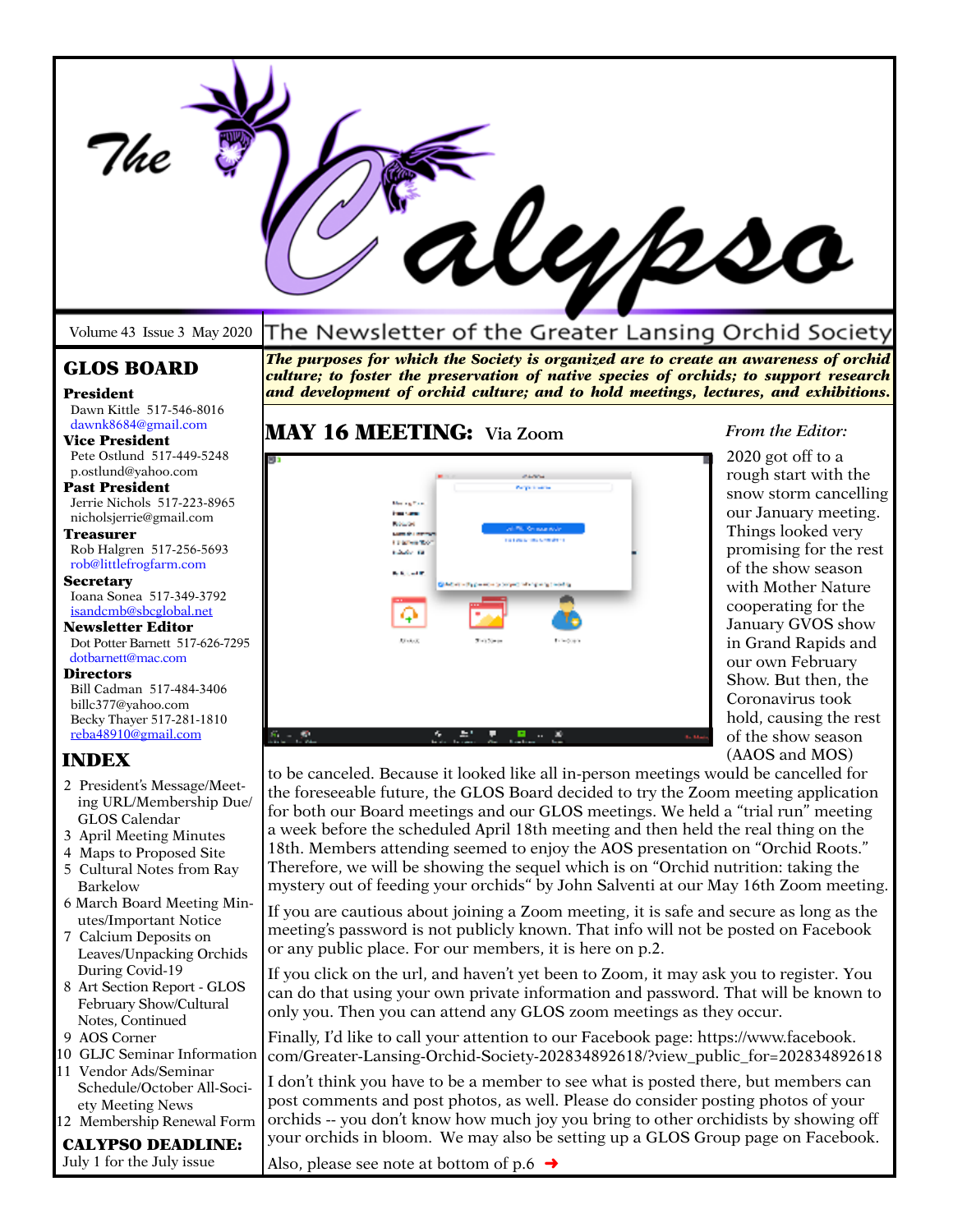|--|

# PRESIDENT'S MESSAGE -- Dawn Kittle

I hope this message finds you all well and safe from this virus. I have missed seeing all of you in person.

 It is hard to believe that three years have passed already. Thanks to everyone who supported and helped me along the way. I have learned a lot. The experience has been enlightening.

Speaking of enlightening, the zoom meetings have been a blast. Who said you can't teach old dog new tricks? We took a licking but we kept on ticking. I was so impressed with the number of people participating for the zoom meeting: 19 -- great for the first time. It was a very interesting and informative presentation on orchid roots. We will be following up on nutrition at our next zoom meeting in May. Don't forget to send in your votes for the slate of officers as they will formally be announced at that meeting. Also the Orchidist of the Year and Silver Certificate recipients.

Finally, please submit pictures of your orchids in bloom on our Facebook page.

I hope to see you face-to-face soon. Thanks having faith in me.

### GLOS GENERAL MEETING:

Greater Lansing Orchid Society is inviting you to a scheduled Zoom meeting.

Topic: GLOS General meeting Time: 07:00 PM Eastern Time (US and Canada) Every month on the Third Sat, 12 occurrence(s)

Join Zoom Meeting *<https://us04web.zoom.us/j/701683513?pwd=REQzYnpxaTZjb3p6dDNZNWxCOS8xUT09>* Meeting ID: 701 683 513 Password: 20-Orchids

One tap mobile +19292056099,,701683513# US (New York) Meeting ID: 701 683 513

DUES FOR 2020/21 MEMBERSHIP YEAR ARE NOW DUE - submitted by Doris Asher, Membership Chair

Since the Society's fiscal year runs from July 1 to June 30 of each year, it will soon be time to renew your membership by sending in your annual dues – \$8.00 for an individual plus an additional \$4.00 for each additional household member. For members who want to save significant dues over time, the Society offers a life membership for a one-time payment of \$80.00. Forty-one people have already taken advantage of the life membership.

Please make checks payable to GLOS and send them to Treasurer Rob Halgren, 2100 Grovenburg, Lansing, MI 48911.

Thank you for sending in your dues prior to the deadline. We do not want you to miss even one issue of The Calypso. So far, 47 households (50 individuals) have already paid their dues for the coming year; we need to hear from 36 households (44 individuals) who have not yet renewed. Please consider receiving your newsletter electronically at no cost to the Society. Or, perhaps you could make a special donation to help offset the expense of photocopying and mailing – each issue costs GLOS \$1.15 to provide in hard copy for a total cost per year of \$6.90. Help the Society keep its dues low!

(Members who have already paid for the coming year have their names highlighted in yellow on the mailing label on this issue. Such members do not need to pay at this time. If you get your Calypso electronically, Dot Barnett will let you know if you have already paid or if you still need to do so when she sends the newsletter to you.)

# GLOS CALENDAR OF EVENTS

- $\rightarrow$  May 21 GLOS General Meeting via Zoom Topic will be an AOS presentation on orchid nutrition,
- $\rightarrow$  June 20-21 GLJC Seminar see page 10-11 of this issue. This takes the place of our June Meeting depending on Covid-19 status.
- → July 25 GLOS Annual Picnic held at Granger Meadows, Pavilion #1. Tentative due to Covid-19 status.
- **→** August unknown due to Covid-19 status.
- **→** September unknown due to Covid-19 status.
- ◆ October All-State Societies Meeting -- undetermined due to Covid-19 status.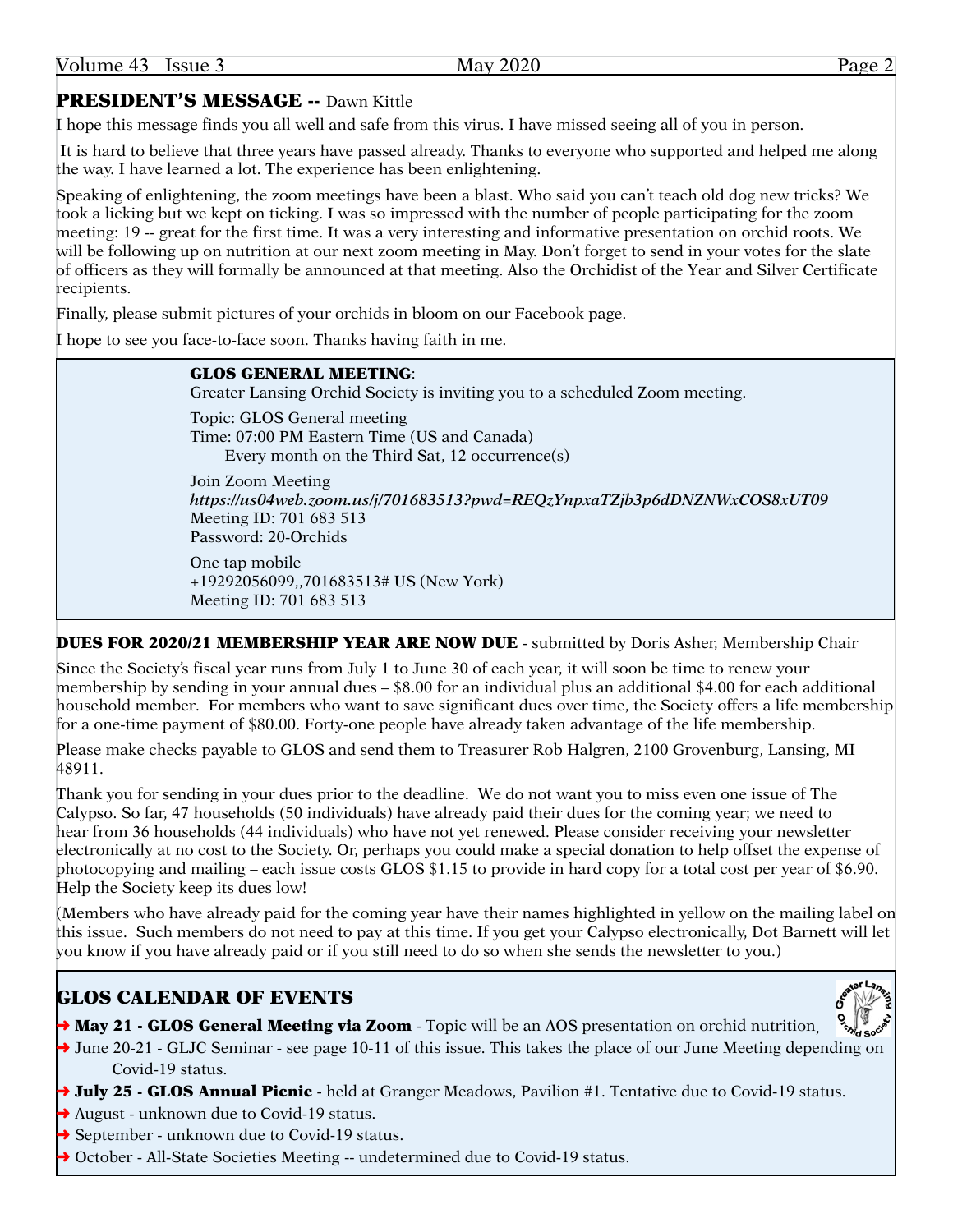# MINUTES OF APRIL 18 2020 GENERAL MEETING – submitted by Ioana Sonea, Secretary

Due to the pandemic and "Stay in place" orders, the meeting was held over Zoom. Nineteen members attended (Dea and Julie Bishop shared a screen, as did Ewen and Zora Todd).

Meeting called to order at 7:03 by President Dawn Kittle.

1. Slate of officers for fiscal year 2020-2021.

Vote will be via email or USPS since we cannot be certain that we will be able to hold a physical meeting on May 16th 2020. The ballots will be emailed out by Dot Barnett shortly (members without email access will receive a letter through the post). Members will be asked to return completed ballots either via USPS or by forwarding their responses to the Secretary (Ioana Sonea; [ioanamsonea@gmail.com\)](mailto:ioanamsonea@gmail.com) by May 14th, 2020. Ioana will tabulate the results which will be announced at the May general meeting.

The proposed slate of officers for 2020-2021 is: President: Pete Ostlund Vice-President: Ioana Sonea Treasurer: Doris Asher Secretary: Becky Thayer Director (2 year term): Abby Skinner Bill Cadman is not up for re-election this year because he replaced Carol Stuht as director: his term ends in 2021. Editor of the Calypso: Dot Barnett

- 2. GLOS Facebook page: members are encouraged to post photographs of their blooming plants on the GLOS Facebook page so that all members can enjoy them, given the circumstances. \*
- 3. Moving the GLOS meeting place to the Obedience Training Club of Greater Lansing (2150 Apollo Drive, just east of the Lansing Airport) will be discussed at our first in person general meeting (May or July hopefully). Pete Ostlund explained that the OTCGL has a newly renovated building available for rent with excellent amenities and a lower rental fee (\$20 per hour of actual meeting time – our meetings would thus cost at most \$60/evening). The OTCGL building has easily-cleaned floors so potting demonstrations or snacking during presentations would not be a problem.

4. Bill Bergman donated a division of his awarded Cypripedium to serve as a fund-raiser for GLOS. At our next in person general meeting, this plant will be auctioned off to the highest bidder.

- 5. Upcoming meetings:
	- The May 16th 2020 meeting may be held via Zoom or in person (at the Church) depending on the status of the pandemic and the Governor's orders on that date. Topic of the meeting: TBD
	- There is no June meeting because many members must attend the Great Lakes Judging Center seminars on the same day as the meeting (June 20, 2020). GLOS members are encouraged to attend the GLJC seminars, which will be held at Washtenaw Community College. Judging on the other hand is normally held at the Matthaei Botanical Gardens but that is closed until August due to the pandemic.
	- • July 25th Annual Picnic at Granger Meadows Park. At this time, the reservation is still valid and we hope this will happen as planned.
- 6. Program consisted of the AOS Webinar entitled "Roots: It's all about the roots!" broadcast via Zoom. After an initial glitch with the sound, members were able to hear and view an interesting seminar about the structure and biology of orchid roots and the importance of the velamen for water, gas and nutrient absorption. After the seminar, GLOS members were able to discuss various growing and watering methods and even show some of the blooming plants they had at home via Zoom.

The meeting was adjourned at approximately 8:30pm

\*GLOS Facebook page is at: <https://www.facebook.com/Greater>-Lansing-Orchid-Society-202834892618/ or go to Facebook and type in Greater Lansing Orchid Society in the search box.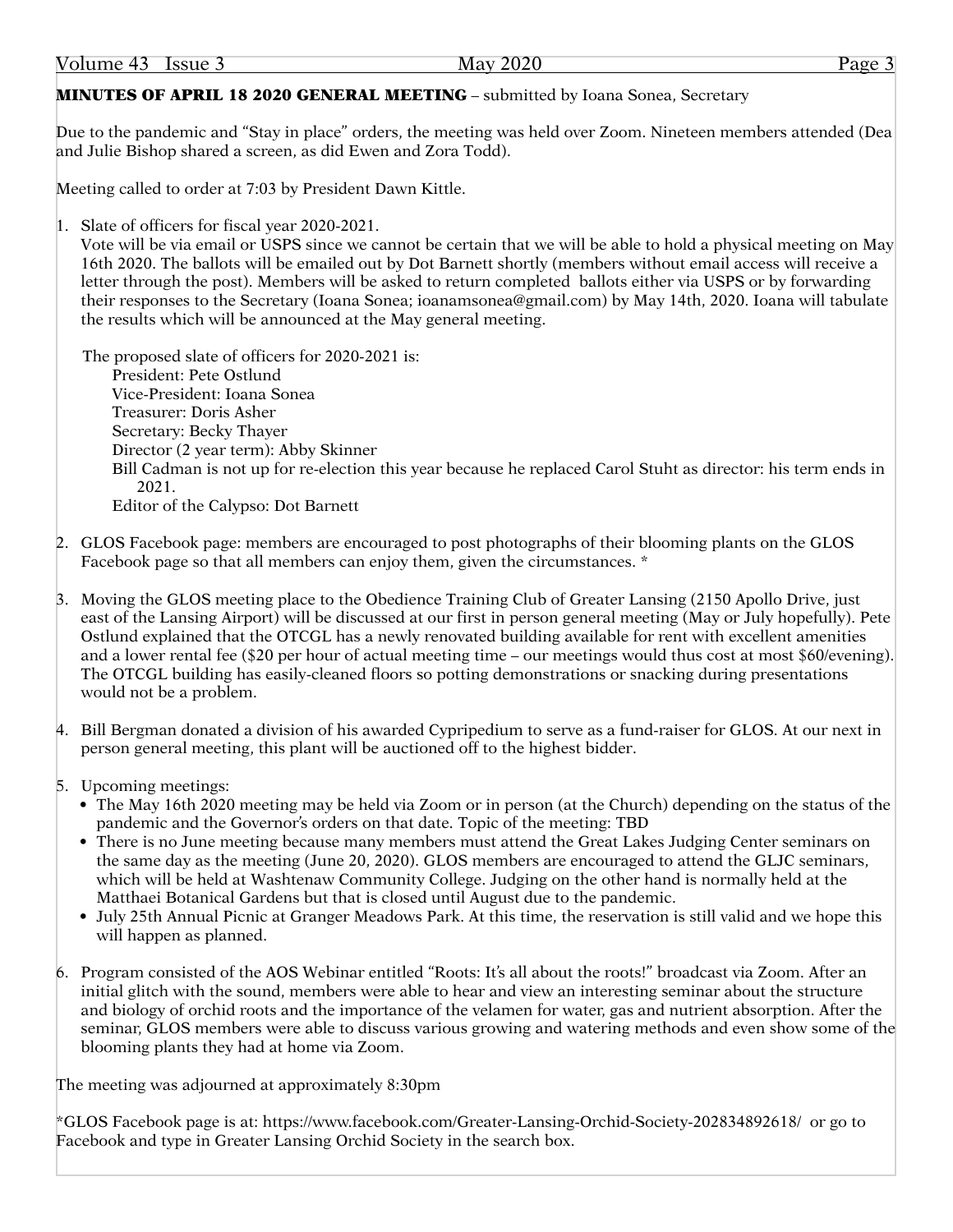

...

 $\circ$ 

ö

W

Θ

Θ

ø

 $\omega$ 

 $rac{1018}{111}$ 

East Lansing ø

G



# FROM PETE O:

The March Calypso contained two detailed articles regarding the potential to change our meeting location and our meeting day and/ or time. Because of the potential impact to the membership from these issues, the board has decided to postpone any decisions regarding these 2 issues until we can have an in-person discussion.

Please refer to the March Calypso for the detailed information regarding these topics.

These are maps of the proposed new meeting place. ((The Obedience Training Club of Greater Lansing)

Please note the key areas of the above map in red boxes with which you are probably familiar.

The OTCGL facility is marked with a red pin and arrow.

The map to the left gives a more detailed view of this area.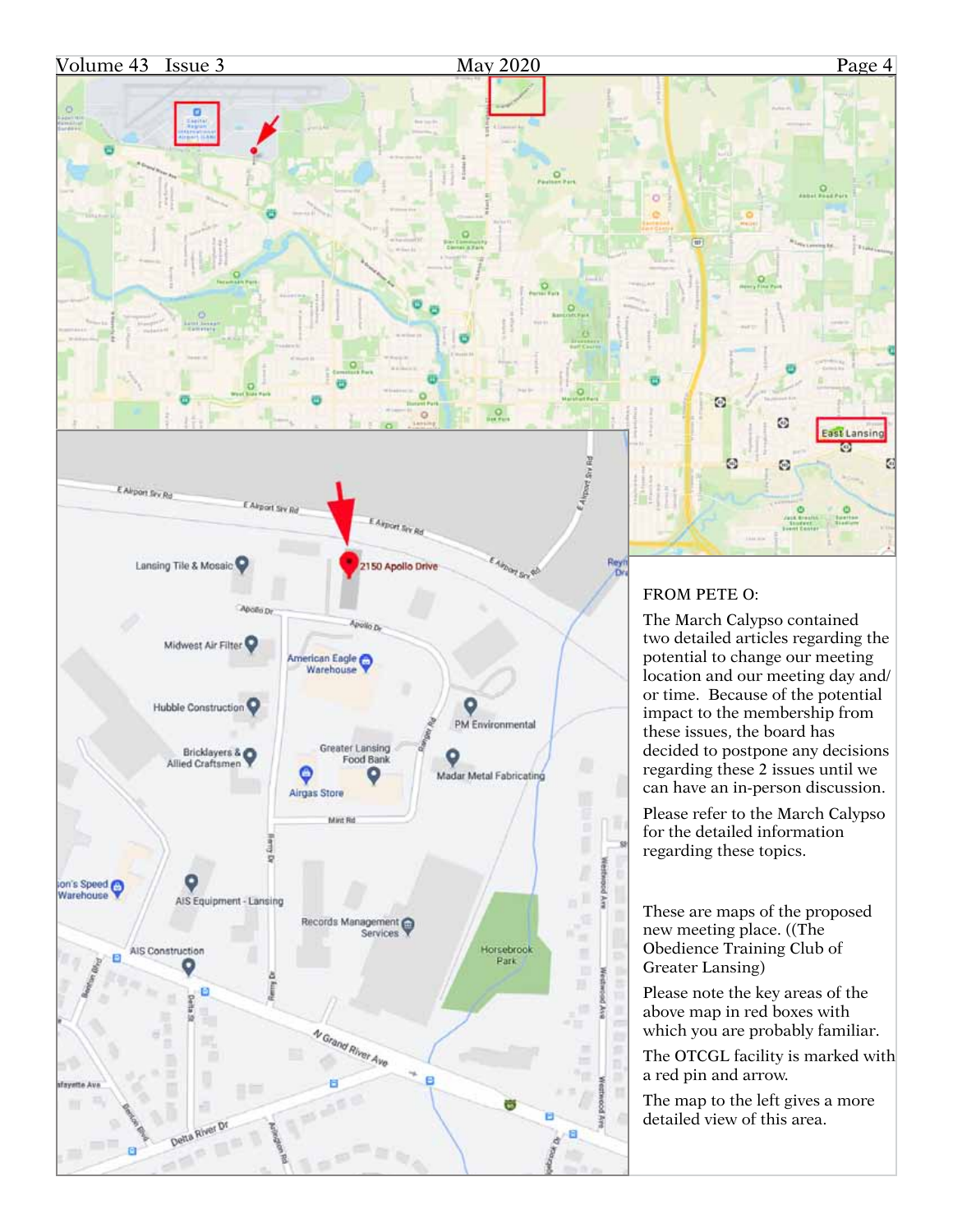# FROM RAY BARKELOW OF FIRST RAY'S ORCHIDS NEWSLETTER **CULTURAL NOTES** <https://firstrays.com>

### *Focus on Mechanical Stability*

A question that comes up every now and then is why some plants seem to need to be "pot bound" or "root bound" to grow and bloom best, when their roots wander all over the surface of host trees in nature, with no restriction whatsoever. Lots of explanations are proffered about water and nutrient gathering or air exposure, but an area that is often overlooked is that of mechanical stability.

Blooming is the plant's purpose in life - to attract a suitable pollinator, develop a capsule and scatter the seed, spreading its genes to future generations. Living precariously on the branch of a tree, a gust of wind or sudden downpour could knock it to the forest floor to die, preventing that from being fulfilled. Being certain of a firm footing is a must.

That "firm footing" comes from the extension of many long roots into the nooks and crannies of the host tree. The tolumnia photo, above, shows it doing so on a cedar slab. In a flower pot, epiphytes "reach out" to make contact with the pot wall, rather than relying on the potting medium for stability. As an aside - you'll note that a terrestrial plant fills the entire pot with roots before extending them around the root mass along the pot wall; orchids do just the opposite, and it is common to unpot a plant and find the center of the root system completely devoid of roots.

Keeping a plant stable is important when repotting or mounting it, as well. Even the tiniest movement can damage growing root tips, stopping their progress until they can form branches or be replaced by other roots. Having the medium packed firmly in the pot and/or staking the plant to prevent motion, allows those roots to steadily advance to the wall of the container and giving the plant the "sure footing" it needs to bloom freely.

# *How Important is Fertilizer?*

If you seek the advice, you'll find a myriad of recommendations about fertilizing our plants. Each of us has his or her opinion on the best brand, formula, and how much and how often. Likewise, when someone wants better

growth, the first thing they do is feed their plants. But rarely does anyone ask just "how important is fertilizer?".

We have all heard about someone's grandma, who "never" feeds her plants, and we have also met folks firmly on the opposite end of the spectrum. Both, of course, have great plants that bloom profusely, so just how important can fertilizer be?

Let's start by looking at the general makeup of an orchid:

Water is, by far, the biggest percentage of a plant, at about 90% of its total mass. The next largest fraction, at about 90% of the "dry weight", consists of carbon (C), oxygen (O), hydrogen (H) and nitrogen (N). Our plants get the first three from the air and water, and it's only the nitrogen that we provide.

The next fraction – calcium (Ca), magnesium (Mg), phosphorus (P) and potassium (K) – combine to make up less than 1% of the total mass of the plant. The final, "trace element" fraction, containing everything else, is only about 0.1% of the total. My Fertilizer Basics article tells you what each element does, so here we'll look at them differently.

In order for any plant to gain one pound of mass, it must absorb and process about 200 pounds of water, but only about 5 grams of fertilizer nutrients. Nitrogen is, by far, the most important of those, and is the most important nutrient in any fertilizer. In nature, it comes from decomposing organic matter and nitrogen-fixing microbes. They are likely also what keeps "Grandma's plants" going, but she had better be careful watering, or that decomposing potting medium will "take out" the roots.

Plants can readily redistribute most absorbed nutrients to new growth as they are needed. Calcium is an exception, however, so it must be provided continuously. Fortunately, most water supplies contain plenty of calcium and magnesium. If they aren't present, as when using rainwater or RO, they must be provided by the grower.

So far, all of this tells me that maybe fertilizer isn't all that important. There is, however, the "limiting factor" concept to consider. By that I mean, the plants may not need much to grow and bloom well, but if anything is in short supply, it will be a "damper" that prevents the plant from doing its best.

Because of that, I think it's best to provide a good fertilizer formula in frequent, very small doses. That keeps the complete nutrient supply in the "good zone" for optimal growth and flowering.

One last thought: When it comes to feeding your plants, "more" is definitely not "better"! If you want to boost your growth and flowering, consider using KelpMax Premium Plant Growth Stimulant to kick things into high gear.

Cultural Notes from Ray Barkelow continued on p.8



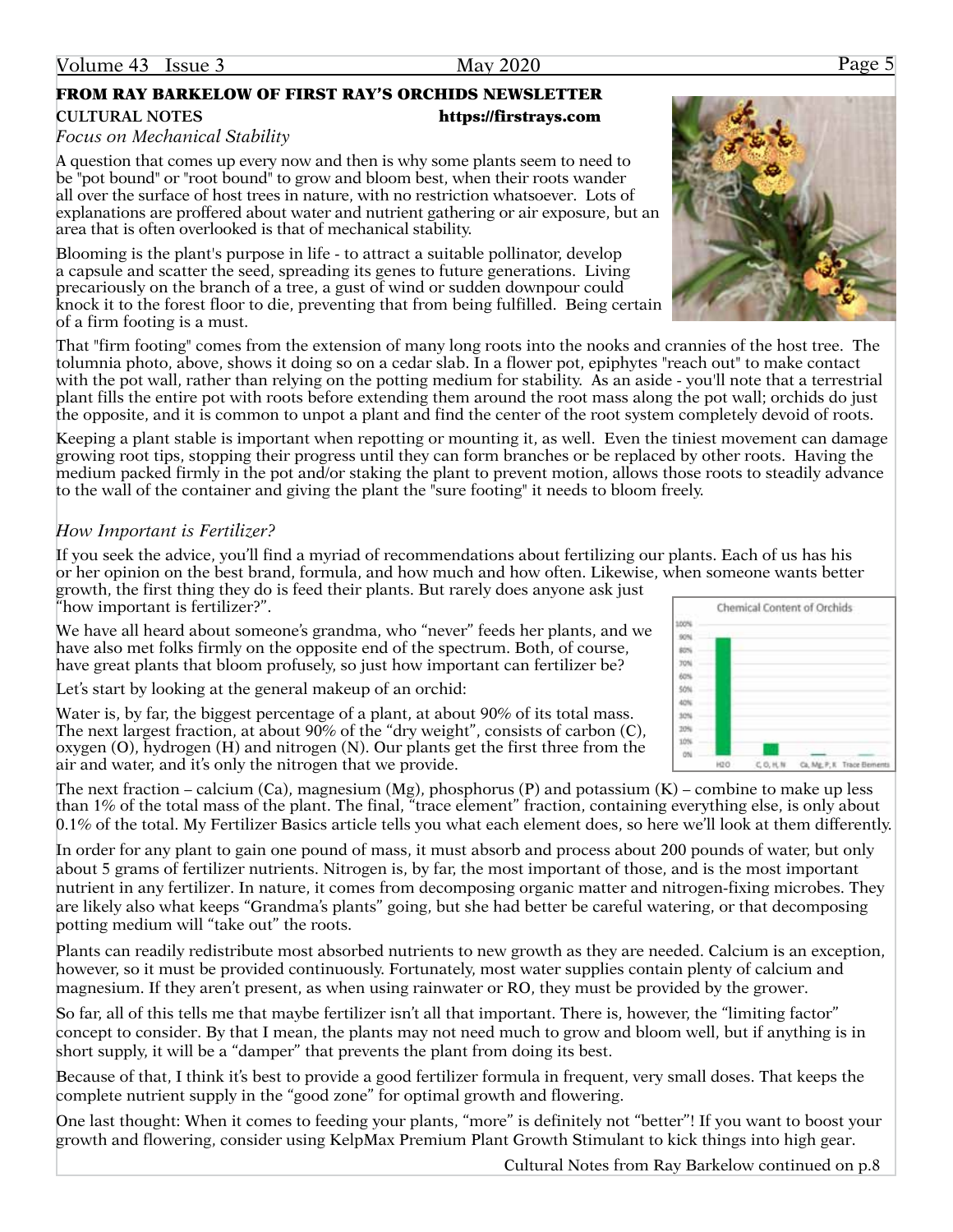### MINUTES OF THE GLOS BOARD MEETING ON APRIL 2, 2020 – submitted by Ioana Sonea, Secretary

Present: Doris Asher, Dot Barnett, Bill Cadman, Dawn Kittle, Jerrie Nichols, Pete Ostlund, Ioana Sonea, Becky Thayer

The meeting was held via Zoom due to the Governor's order to stay in place due to the COVID-19 pandemic.

Meeting called to order by President Dawn Kittle

- 1. No treasurer's report (Rob Halgren could not make the meeting)
- 2. Membership report (Doris Asher ):
	- • 5 new members had joined the Society at the Show: Sherry Brown of Perry, Anna Graham of Williamston, Yvette Robinson of East Lansing, Cynthia Rooker of Mulliken, and Michelle Tomasek of Durand.
	- Membership has decreased relative to last year
	- 14 households still get the Calypso by mail (the cost is partially offset by donations from many of these households), the balance get it via email.
- 3. 2020 GLOS show report (Pete Ostlund). Show went well, the weather was perfect, generally all were very positive about the show. Some vendors thought they had perhaps sold a little less than in past years.
	- All vendors are planning on returning in 2021.
	- Doris has ordered the ribbons needed for next year
	- Members felt that the table set up at the Meridian Farmer's Market the Saturday before the show was a worthwhile investment of time and worth repeating. Becky Thayer reported that she recognized people from the market at the show.
	- 4. Moving away from the Church: the board discussed renting the OTCGL space for meetings and felt that there were definite advantages to that space. A full discussion needs to be held with the members at a face-to-face (not virtual) meeting before making a decision.
	- For April, the meeting will have to be via Zoom due to the pandemic; that may also hold for May.
- 5. Day and time of meeting also to be discussed with the members at a face to face meeting. Pete Ostlund's survey revealed that Saturday (afternoon or evening) and Sunday were the best days to meet, with perhaps a seasonal time change (afternoons in winter, evenings in summer). Moving meetings to the second Saturday of the month was also discussed, to avoid the perennial conflict with orchid judging at the GLJC on the third Saturday of the month.
- 6. Slate of officers proposed for the 2020-2021 fiscal year:

President: Pete Ostlund Vice-President: Ioana Sonea Treasurer: Doris Asher Secretary: Becky Thayer Director (2 year term): Abby Skinner Bill Cadman replaced Carol Stuht as director: his term ends in 2021. Editor of Calypso: Dot Potter Barnett

- Because at this time it's not certain that the May meeting will be held face to face, ballots will be sent out by email (or by mail to those without an email address). Members will be requested to return the ballots by mail or by email to the Secretary (Ioana) by May 14th so they can be counted and the results announced at the May general meeting.
- 7. The Awards committee (Becky Thayer, Dawn Kittle and Mary Henman) met via email on April 1st, 2020. Nominations closed on March 31st . Rob Halgren will donate plants to be awarded. Awardees will be announced at the May meeting.
- 8. Discussion about the need to renew the HTTPS certificate for the GLOS website. This is a security requirement that protects GLOS and the viewer alike: the Board voted unanimously to renew the certificate.
- 9. The Cypripedium donated by Bill Bergman is still at his house. After much discussion, the decision was made to auction it off at the next face-to-face meeting (\$ to go to GLOS).
- 10. Zoom meetings will be held using Ioana's private Zoom Pro account. Ioana will set up a test meeting for members to try using Zoom before the general meeting.
- 11. Dot will email members the details of the Zoom meetings (meeting ID, passwords etc).
- 12. Doris will contact the members who do not have email or computers and provide meeting notes. Note: Julie Bishop was able to attend the April general meeting thanks to Dea Bishop.
- ➜ *During this Coronavirus "Stay Home" period, the Board will be using additional emails to keep membership involved in various orchid discussions or information.*

*Although we will continue to mail hard copies of the Calypso and meeting information to members who do not have access to email, The Board regrets we will not be able to share every GLOS email communication.*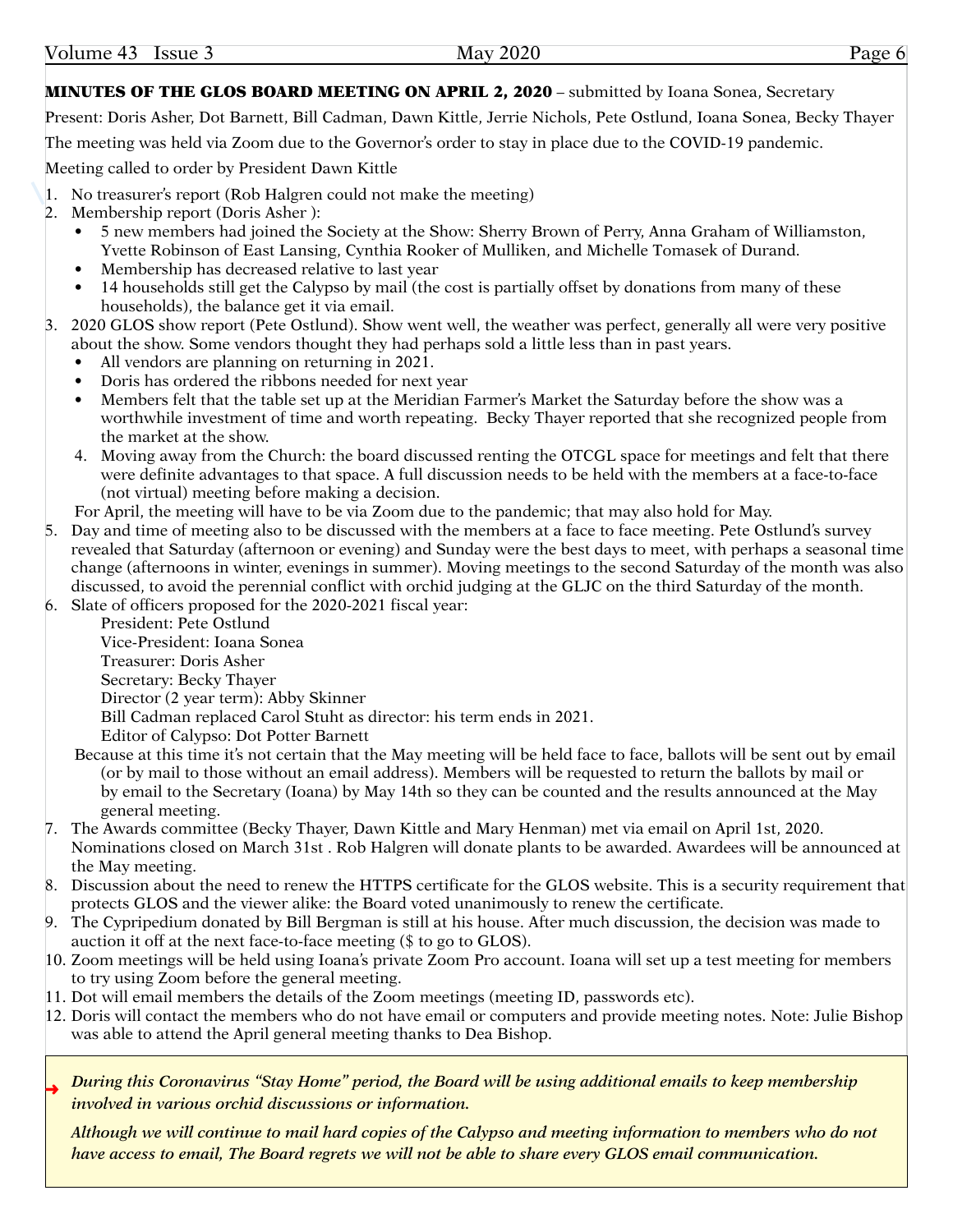# **CALCIUM DEPOSITS ON LEAVES** - from Dot Potter Barnett

Since there are no show reports and only one general meeting report for this issue of the Calypso, this editor found herself rather short of articles to include. Someone suggested I talk about my experience with hard water deposits on my orchids, and what I'm doing to ameliorate that problem in the future.

You all know that it is important to have clean plants to place into our exhibits, and some of you can identify with having to deal with calcium deposits on your orchid leaves. Years also, when my husband and I decided to build a greenhouse, another grower suggested I use my pond for my water source. So, thinking that would be a good source of fertilizer also (the pond had lots of fish), we laid underground pipes from the pond to the basement of our home where the water is warmed by a hot water heater, before being sent out to the greenhouse.

That water seems to have made the orchids quite happy (though I also added fertilizer). However, the hard water from the pond also laid heavy deposits of calcium on the leaved, which made me quite unhappy because removing the deposits became more and more tedious as time went on and as the plants grew more leaves. An internet friend introduced me to ultra-fine horticultural oil diluted 1:3 as a way to remove the deposits. It works very well, but is still tedious, and one must be careful to wipe off excess or the oil acts like a magnifying glass to any sunlight shining on it.

I finally said: "Enough of this!" and looked into converting my water into RO. But that would mean stopping the use of pond water and hooking up my watering system to RO made from our soft water system. After discussing my dilemma with "the Culligan man," he suggested a de-ionizer system. I could hook that up inside the greenhouse using the water from the pond, and that is what we did. This system is working very well. The down-side is that the filters have to be changed about once a month, and that is not cheap!

Meanwhile, I still have that calcium buildup from waterings past that I must remove. So in addition to all the repotting due at this time of the year, I am slowly making progress in cleaning all my leaves.





Calcium deposits on leaves Leaves after cleaning with ultra-fine horticultural oil

### **ADVICE FROM RAY BARKELOW OF FIRST RAY'S ORCHIDS ON UNPACKING ORDERED PLANTS DURING CORONAVIRUS TIMES:**

I recently shared the precautions I take with the products I sell to minimize the chance of spreading the virus. One subscriber asked about dealing with plants we order for delivery by mail, and whether the coronavirus can even live on plants, so I thought it wouldn't hurt to share my response.

I have no knowledge about whether the virus can live on a plant, but let's assume it can, as if an infected person coughed and sprayed the thing with droplets while packing it. I think the wise actions are as follows:

- When the package arrives, don't bring the box into your home.
- While wearing gloves, open the box, unpack the plant, and dispose of all the packaging materials.
- • Set the plant aside and dispose of the gloves I would also use hand sanitizer after that, just in case you accidentally came into contact with anything while removing the gloves.
- • Mix up some liquid detergent (I like Dawn) in water and completely spray the plant and pot, wetting all surfaces. A teaspoon per gallon is plenty.
- Wait 30 seconds or more and rinse it all with plain water.
- That should do it, and we have the added bonus of having removed dirt and any insects that may have hitched a ride.

Stay healthy!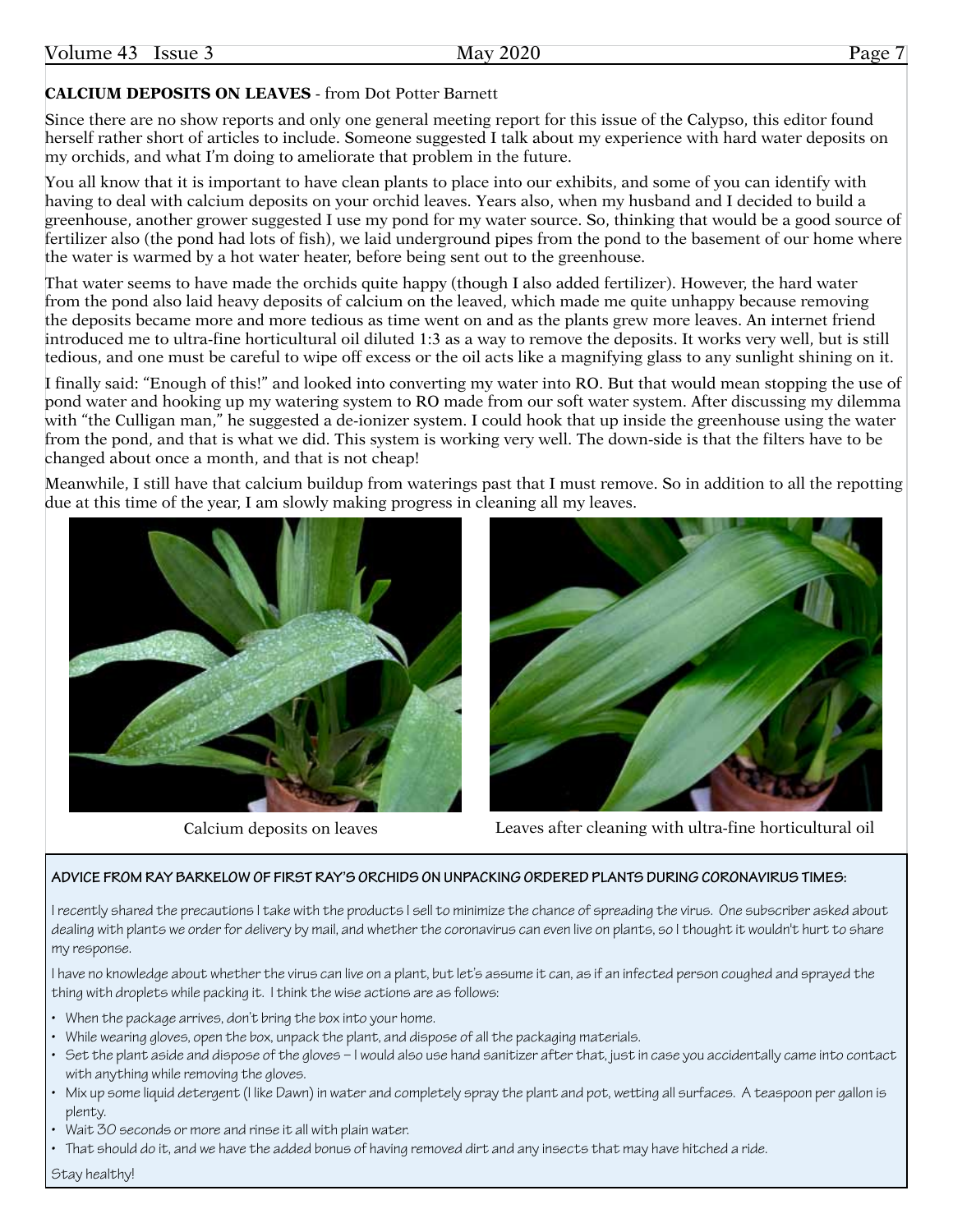Volume 43 Issue 3 May 2020 Page 8

# GLOS SHOW AND SALE, ART SECTION REPORT 2020 - from Carol Ann Stuht

The hallway was filled with color again this year. Although the number of exhibitors (30) and entries (51) was less than last year the variety of media and styles was terrific. We had transparent watercolor, gouache, acrylic, oil, woodcut block print, monotype print, alcohol and ink, pastel, two collages featuring numerous techniques, oriental one brushstroke, monochromatic photography, color photography, acrylic resin, stained glass and fiber art. Whew! The judges made an effort to reward many types of media. The Art Trophy was awarded to Matt Bohan for his awesome watercolor, "24 Orchids". The photography Trophy was awarded to Lynn O'Shaughnessy for her elegant color photo of "Odontoglossum Mem. Herbert Albrecht". Other exhibitors that received ribbons were as follows: John Diephouse, Jolanta Piecuch, Ed Cott, Tammy VanderMolen, Anita Saviko, Bobbi Kilty, Kathleen Melvin, Carol Callahan, Francie Dittrich, Jill Cortright, Cheryl Platt, Pamela Gleave, Maureen Ryan, Will Schultz, Grant Evans and Liam Evans (youth entries), Yvette Robinson, Pam Haxton, Tim Heath, and Sarah Evans.

Thanks to everyone who helped me put the display together, especially Bobbi Kilty, picture hanger extraordinaire, and Lynn O'Shaughnessy for the generous loan of her black backdrops.

Our judges, who have loyally appeared in the dark, in rain, and snow to freely give their time and talent to our society deserve our heartfelt thanks. The judges were: Michelle Word, Christine Waugh-Fleischmann, Judith Morrigan and Dorothy Barnett.

Also, two pictures, a collage by Susan Brandenburg, and an oriental brushstroke by Francie Dittrich were sold, earning a 10% commission for the society. Congratulations artists!

Photography time on Sunday morning was very well attended with both returning and first-time photographers.

Please, if you are a budding artist or photographer, consider entering our 2021 show. We pride ourselves on encouraging artists and photographers to grow and experiment with their talent.

Thank you!

Carol Ann Stuht, Chair - Orchids in Art Section

CULTURAL NOTES - from Ray Barkelow continued from p.5 *How Roots Grow*

Did you ever wonder how an orchid's roots can travel right through a seemingly solid cork mount, aren't bothered at all by the abrasive surface of bark chips or clay aggregates, or how they attach themselves so well to flower pots and slabs, no matter how smooth they may be?

The answer lies in the fact that the roots don't "move" at all, but grow and fill in spaces on the contour of the surface with newly-created root cells instead, extending the length and girth of the root as it goes. The following graphic (A) is a crude depiction of the process.

Orchid roots cling to surfaces by matching the contours of the surface they are in contact with, and that can be quite extensive. Below are some scanning electron micrographs of common substrate materials. Clockwise (B) from top-left: bark, cedar slab, cork, terra cotta flower pot:

By having cells grow into those many ridges, valleys and crevices, the orchid gets a pretty sturdy "grip" on the substrate to secure itself. Even plastic flower pots, as smooth as they are, provide some texture for the cells to "grab". The image below (C) shows a plastic flower pot surface as-molded on the left, and after aging a few months in

the greenhouse, on the right.

Until next time... Good Growing!







A

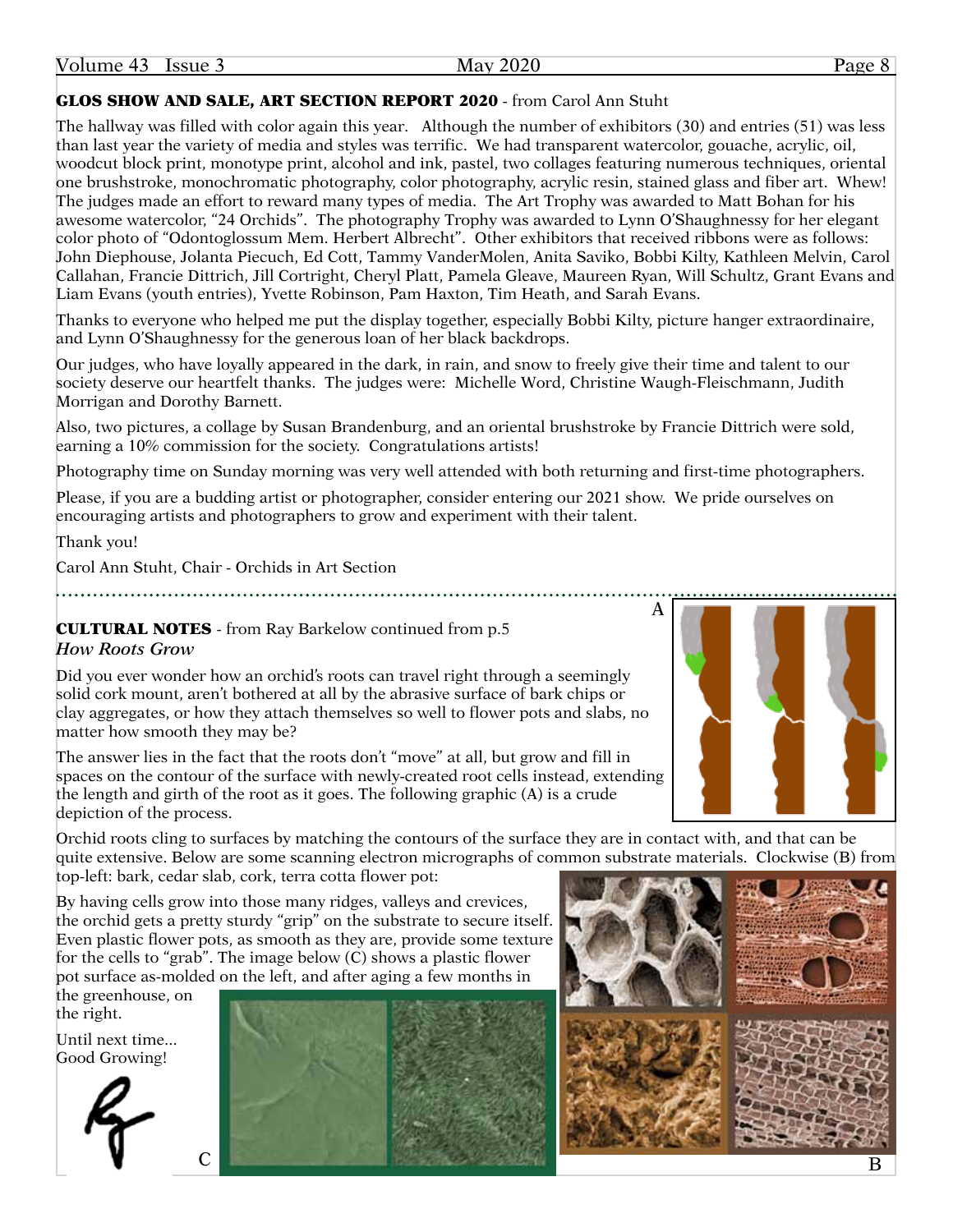# MAY FOCUS: COPING WITH CORONAVIRUS ISOLATION

There is no doubt that many people have been affected by the social isolation of the coronavirus quarantine. Orchid shows and sales have been cancelled left and right. American Orchid Society official monthly judging has been cancelled.

So how do we stay connected in a disconnected world?

Some societies have abandoned their monthly meetings entirely and will make a decision to meet again when stay-at-home orders are lifted. Others have gotten creative with on line meetings, highlighting and discussing their monthly bloom table, with photo entries submitted by membership, using different platforms like Zoom, Go To Meeting or similar programs.

There has been an increase in contributions to society newsletters, and more frequent updates on Facebook pages and club websites. Most societies agree that it is critical to maintain a sense of belonging at this time of social disconnect.

The American Orchid Society is doing their part to engage members and non-members alike.

The American Orchid Society opened up all AOS webinars to non-members through the month of April. The goal was to connect non-AOS members with the AOS and ultimately, with our Affiliated Societies through new memberships.

# FOR YOUR SOCIETY MEMBERS

Until we meet in person again - Orchid lovers everywhere will find ways to get their shot of orchid adrenaline.

What else can we do while we wait this out? Spend intimate time with our orchid collection. Enjoy the proliferation of blooms this time of year brings. Share your blooms on Instagram, Facebook and your society websites.

Remember to check in with us on Facebook and Instagram! <https://www.facebook.com/groups/AffiliatedSocietiesOfTheAOS>/ <https://instagram.com/americanorchidsociety?igshid=16ixfciczky01> [https://www.facebook.com/groups/52597049839/](https://www.facebook.com/groups/52597049839)

What else can we do while we wait this out? Support orchid vendors with mail order purchases and gift card purchases, if offered. We want to see them come through all of this to keep us happy in our passion for orchids. The Orchid Source Directory is a good place to start. <http://www.aos.org/orchids/orchid-source-directory.aspx>

What else can we do while we wait this out? Increase our knowledge. A new shipment of The American Orchid Society Guide to Orchids and their Culture has arrived at headquarters. Though access to our offices at Fairchild Tropical Botanic Garden is limited at this time, and shipping is delayed, this is the perfect time to order a copy of this publication. Bulk discounts apply. [https://secure.aos.org/Products/353-the-american-orchid-society-guide-to](https://secure.aos.org/Products/353-the-american-orchid-society-guide-to-orchids-and-their-culture.aspx)[orchids-and-their-culture.aspx](https://secure.aos.org/Products/353-the-american-orchid-society-guide-to-orchids-and-their-culture.aspx)

What else can we do while we wait this out? Comb through the AOS website . Contained therein is more information that anyone can digest at one sitting. Choose from a multitude of drop down menus for early dining. Have questions? Here are some answers.<http://www.aos.org/orchids/orchids-question-answer.aspx> <http://www.aos.org/orchids/orchids-a-to-z.aspx>

What else can we do while we wait this out? Read orchid tales. There are a few good orchid themed books to distract you. I suggest The Scent of Scandal: Greed, Betrayal and the World's Most Beautiful Orchid, written by an author local to my area, Craig Pittman. It is a story about the discovery of Phragmipedium kovachii. Another engaging read might be Deadly Slipper: A Novel of Death on the Dordogne (one in a series of four) by Michelle Wan. There is always The Orchid Thief: A True Story of Beauty and Obsession by Susan Orlean, and Orchid Fever: A Horticultural Tale of Love, Lust and Lunacy, by Eric Hansen. For a little orchid history and the obsessive hold orchids have over us, you might consider Orchid: A Cultural History by Jim Endersby.



AOS CORNER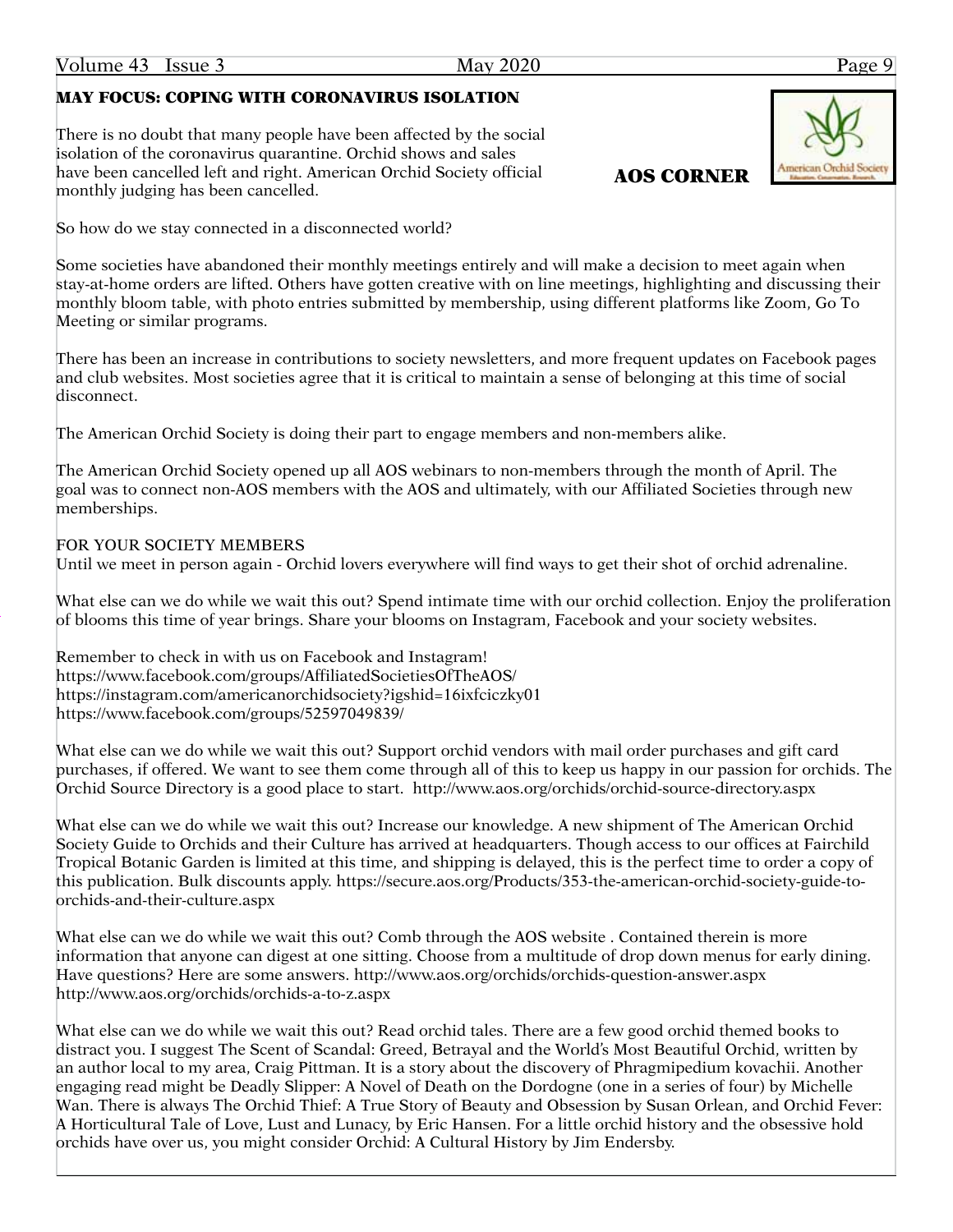### Volume 43 Issue 3 May 2020 Page 10



### EDUCATIONAL ORCHID SEMINAR IN ANN ARBOR - from Doris Asher

If the coronavirus pandemic permits, the Great Lakes Judging Center is sponsoring an education seminar on the Cypripedium Alliance of orchids at Washtenaw Community College (Morris J. Lawrence Building, 4800 East Huron River Dr., Ann Arbor 48108), Saturday and Sunday, June 20-21, 2020. The Cypripedium Alliance encompasses the genera of Paphiopedilum, Phragmipedium, Cypripedium, Mexipedium and Selenipedium. Ordinarily, June 20th would be a conflict between our regular GLOS meeting and the

Seminar. However, this year the GLOS Board has decided to invite all GLOS members to attend this meeting in Ann Arbor in lieu of a meeting in Okemos.

On Saturday, there will be AOS judging at 1:00 p.m. with speakers beginning about 3:30 depending on when judging is complete. Attendees can take advantage of a delicious catered supper on Saturday for \$20 payable in advance; the evening continues until about 9:00 p.m. with auctions, orchid sales and more talks. The Judging Center welcomes auction items – we need your donations by 12:30 Saturday.

On Sunday, June 21st, things get under way at 8:30 a.m. with a complimentary breakfast provided by the judges; lectures interspersed with auctions and orchid sales run from 9:00 a.m. to 1:00 p.m.

There will be orchid sales by our featured speakers on both Saturday and Sunday, presuming speaker travel departures don't get in the way. Actual schedules as they change can be found on our website [\(www.gljc.org\)](www.gljc.org).

People are welcome to attend one day or both or part of one day.

There is no admission fee, but we do request that you register your intent to attend to allow us to provide enough refreshments and enough seating. You may indicate your desire to eat the Saturday evening dinner with us – cost \$20. Cash or checks made payable to GLJC. Registrar: Doris Asher, [asherdoris44@gmail.com](mailto:asherdoris44@gmail.com); send checks to Doris at 277 N Hagadorn Road, East Lansing MI 48823; you may also register via our website:<www.gljc.org> and pay via PayPal with your credit card.

Join us!

### ABOUT OUR SPEAKERS

### *Bill Goldner Woodstream Orchids*

Bill is known as one of finest Phragmipedium breeders in the world providing many new directions in Phrag breeding over the years. He is also one of the organizers of the annual Paph Forum in Washington, DC for years. He is also an accredited AOS judge.

### *Hadley Cash Marriott Orchids*

Hadley has been breeding complex Paphiopedilums for many decades. He is well-known in the orchid community for his pioneer efforts in breeding world-quality, extremely large and colorful Paphs.

### *Wayne Roberts Roberts Flower Supply*

Wayne has been cultivating and selling hardy Cypripediums for almost forty years. He continues to have a wide variety of hardy Cyps and mix to plant them as well as other native orchids available to the orchid public.

### *Deb Boersma GLJC*

Deb joined the AOS judging system in 2020. She has been active for many years with the Windsor Orchid Society, serving as President as well as Show Chairman.

### *Mark Whelan Toronto JC*

Mark is an Associate Judge with the AOS.

### *Mei Ling Clemens GLJC*

Mei Ling joined the AOS judging program in 2020. She has been active in her local society in Grand Rapids, MI, serving as Show Chair for the past 10 years.

Note: The Judging Center is planning on making a decision about having this meeting or not by May 3rd. For information about the Seminar's status after May 3rd, please contact Doris Asher: [asherdoris44@gmail.com](mailto:asherdoris44@gmail.com) or 517-332-0004.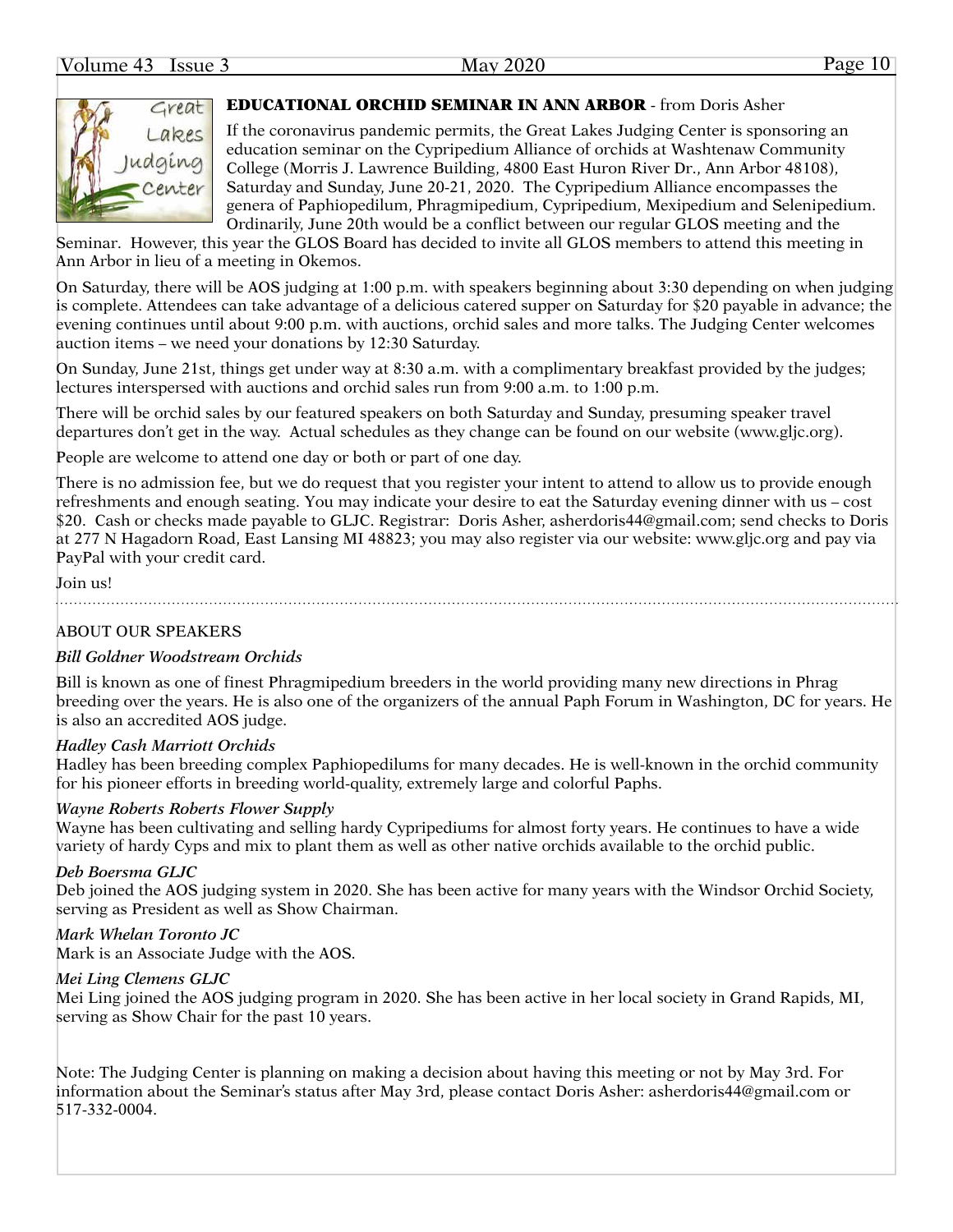